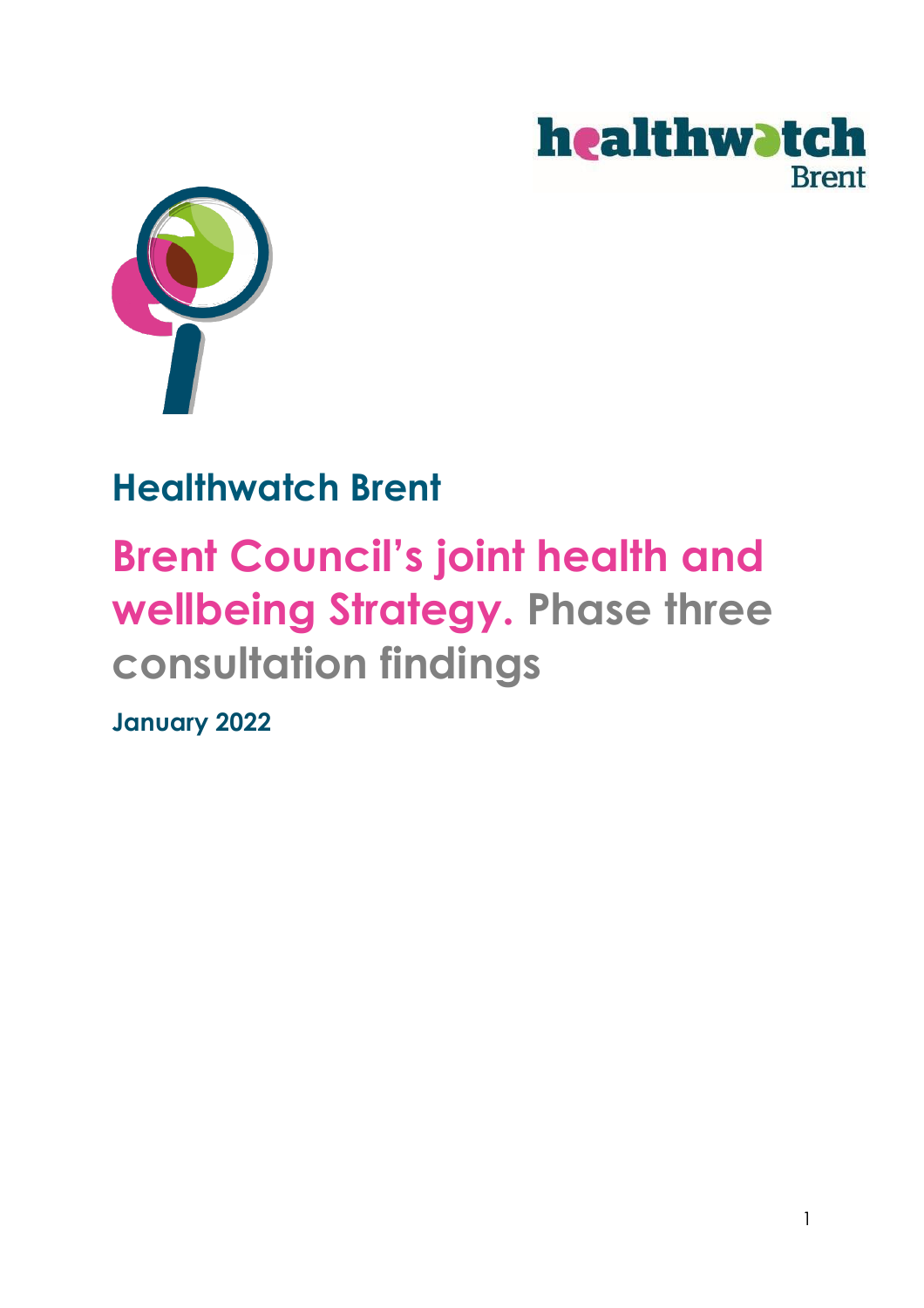## **Joint Health and Wellbeing Strategy – Stage 3 Consultation**

## **Summary**

In February 2021, for stage one of the consultation into Brent Council's new Joint Health and Wellbeing Strategy, Healthwatch Brent (HWB) engaged with the most vulnerable communities and those most impacted by health inequalities via a digital roadshow and an online survey. The aim was to gather information which would help inform the priorities of the new strategy.

In May 2021, stage two of the consultation was launched. HWB and council officers wanted to understand the opinions of stakeholder and key community groups, focusing on how they felt about the interim emerging priorities uncovered in the stage one consultation. The emerging interim priorities were reworked by the strategy development working group and HWB, and officers re-engaged with community groups, forums, networks and steering groups to determine whether the reworked interim emerging priorities are correct. This paper summarises its key findings.

From November 2021 – January 2022, we supported stage three of the consultation. The aim was to understand whether different community groups felt that the strategy met their needs, and to determine whether there was anything missing. We asked the following questions:

- Do you think the strategy meets your needs, and the needs of those you care for?
- Is there anything else that should be included?
- Is there anything that your community can do that you would like to see added to the strategy?

| <b>Priority Groups reached</b> | <b>Faith based communities</b> |
|--------------------------------|--------------------------------|
|                                | Mental Health community        |
|                                | <b>Disabled community</b>      |
|                                | Learning Disability community  |
|                                | Older adults                   |
|                                | Ethnic minority groups         |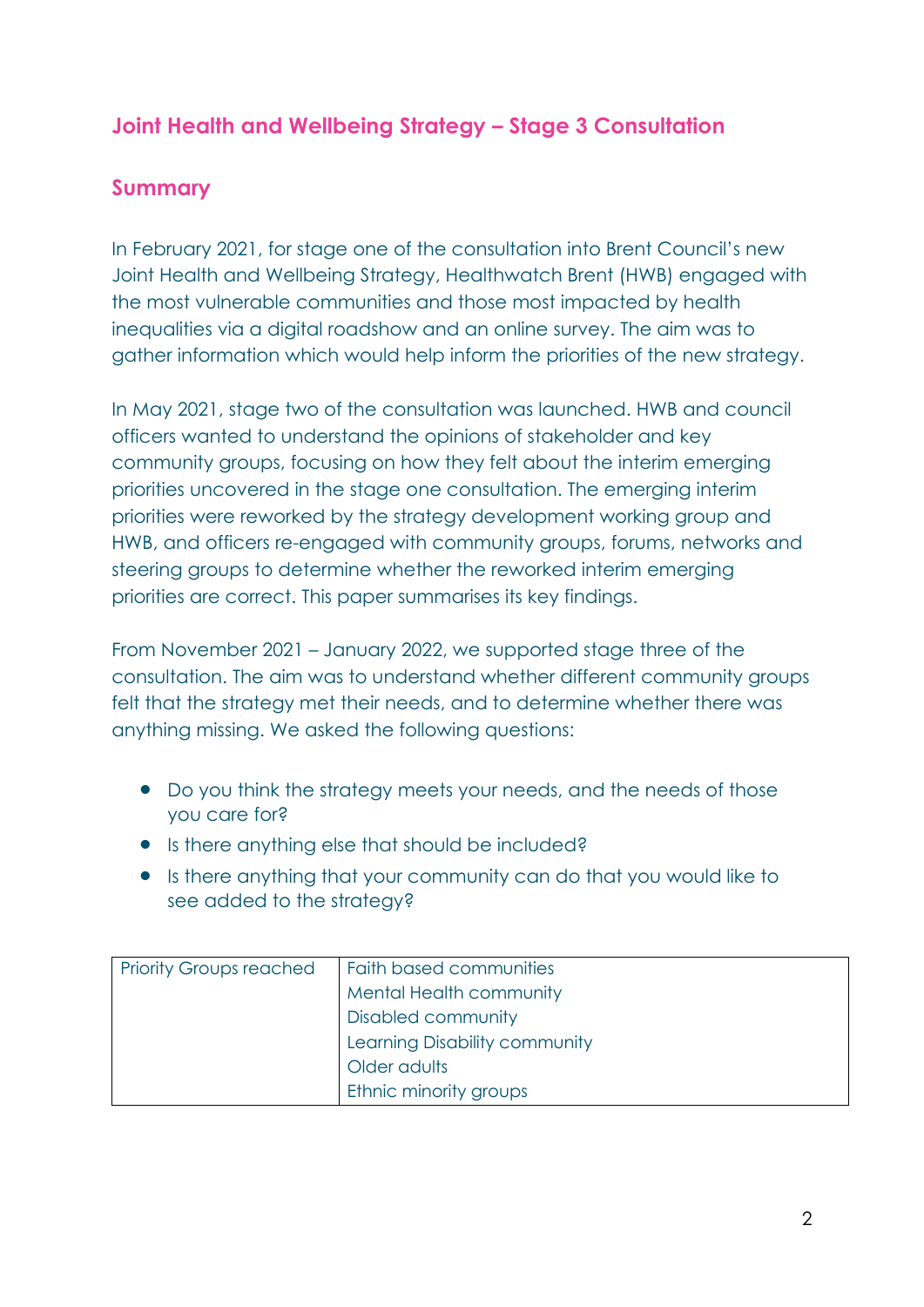### **Response to the draft Joint Health and Wellbeing Strategy**

Overall, members of the public and community groups responded positively to the draft Health & Wellbeing Strategy, agreeing that it covered the correct key areas and offered support for the things that mattered to them. There were several areas highlighted as being of particular importance and relevance, and people expressed that they would like to see more detail about some of the specific initiatives that appealed most to them. There were also a couple of areas that were highlighted as needing additional support. We have categorized the feedback into key themes below.

#### **Theme one: support for healthy eating initiatives**

One of the biggest positive areas highlighted from the draft strategy was around healthy eating, and particularly opportunities for residents to grow their own food. Individuals that we consulted with noted the 'incredible edible' scheme as an area of particular interest, and stated that they would like to hear more about how this scheme operates. Generally there was a consensus that the Council's focus on healthy eating corresponded with the priorities within the community.

We also heard that more information needs to be shared on schemes available for young people, such as the healthy start vouchers. Residents suggested collaborations with organisations such as Mencap on ways to stay healthy/how to eat healthily.

#### **Theme two: more funding and access to resources**

Community groups were pleased to see provisions for more funding to help groups set up their own health and wellbeing initiatives, however there were concerns that it did not go far enough. We heard from several groups that lack of funding is often what stands between them and a range of health & wellbeing activities that they would like to carry out.

There was also a suggestion that funding alone is not enough: groups also need access to additional resources and expertise to help them get their initiatives off the ground. For instance, attendees at the Brent Multi-Faith Forum told us that they would like more clarity on how communities are going to be consulted to assess their needs, and what resources people are going to be given.

#### **Theme three: accessibility**

The communities we consulted with were pleased to see that changing places toilets and increased numbers of accessible toilets were included in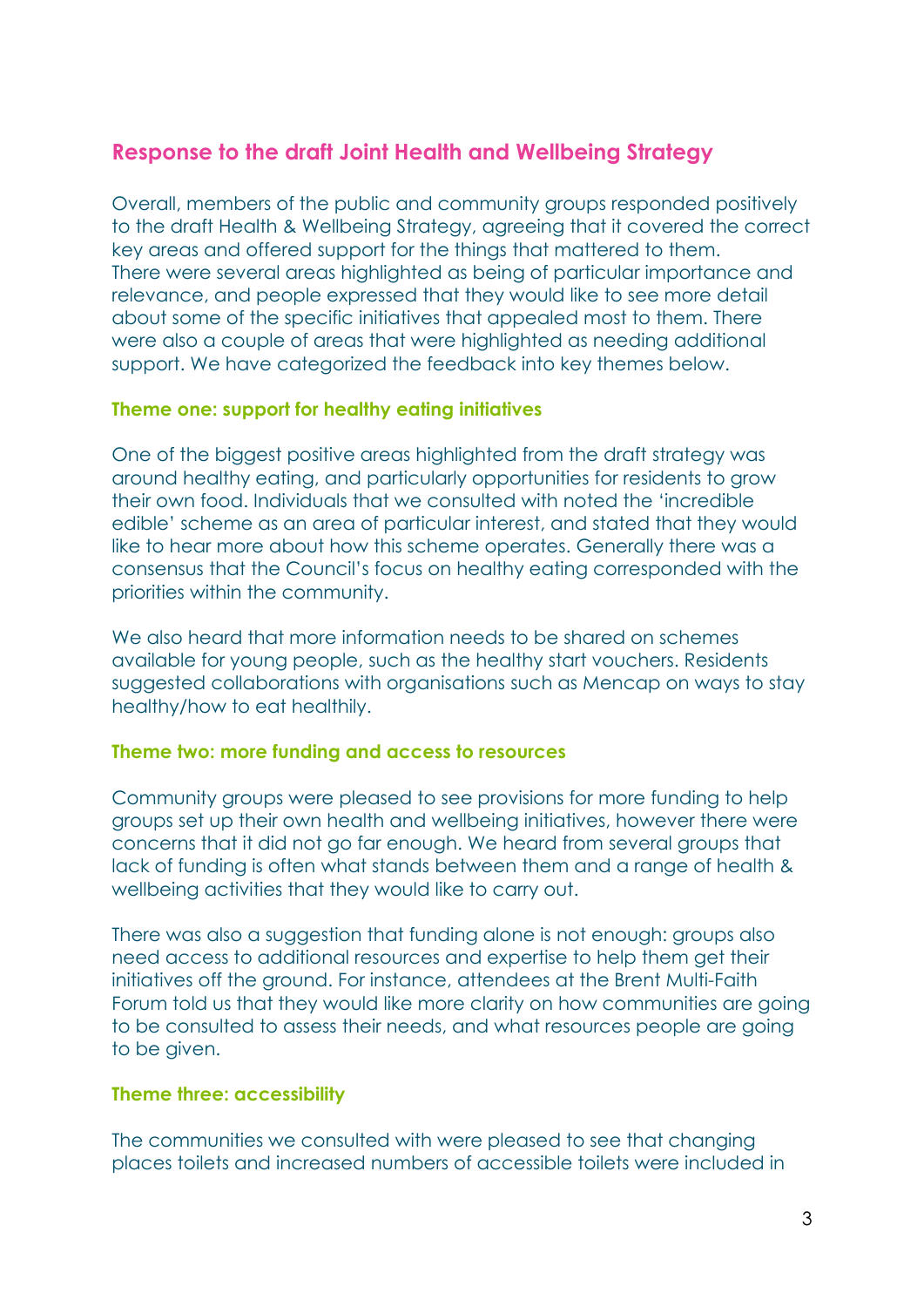the strategy. Members of the disability forum also stressed that activities within the borough need to be accessible and inclusive for people with disabilities. This means ensuring that the location of activities is accessible, and that staff are trained or have relevant experience working with people with a learning disability to ensure the activities are inclusive. It could also mean ensuring that people with a disability have the right care and support package in place to be able to access services or activities.

Accessible employment has also been raised as a key theme – people said they wanted more access to employment to keep people with a disability mentally and physically active.

#### **Theme four: support for mental health initiatives**

There was broad agreement that the strategy is right to focus on the core area of mental health both for children and young people and for adults. People reiterated concerns around difficulty navigating services during a mental health crisis, and were pleased to see this concern specifically addressed within the strategy. Again, there was a call for more detail to help the community understand exactly what new resources may be made available.

#### **Theme five: better access to resources for spirituality**

Those in the multi-faith forum noted that one area not expanded within the strategy is access to spiritual resources and chaplaincy. They highlighted the benefits of these services for those receiving in-patient care and were concerned that funding in this area has been cut.

#### **Learnings**

We found that people considered the draft strategy lengthy and difficult to digest, with a large amount of information. This made engagement more difficult, as community leaders were worried that sharing the strategy would be overwhelming for their communities. We also found that it was difficult to obtain a translated copy – when we emailed the advertised email address to request a Romanian translation, there was no response. More focus on overall accessibility of the document, and production of digestible summaries will make it easier for people to engage with partners joint plans.